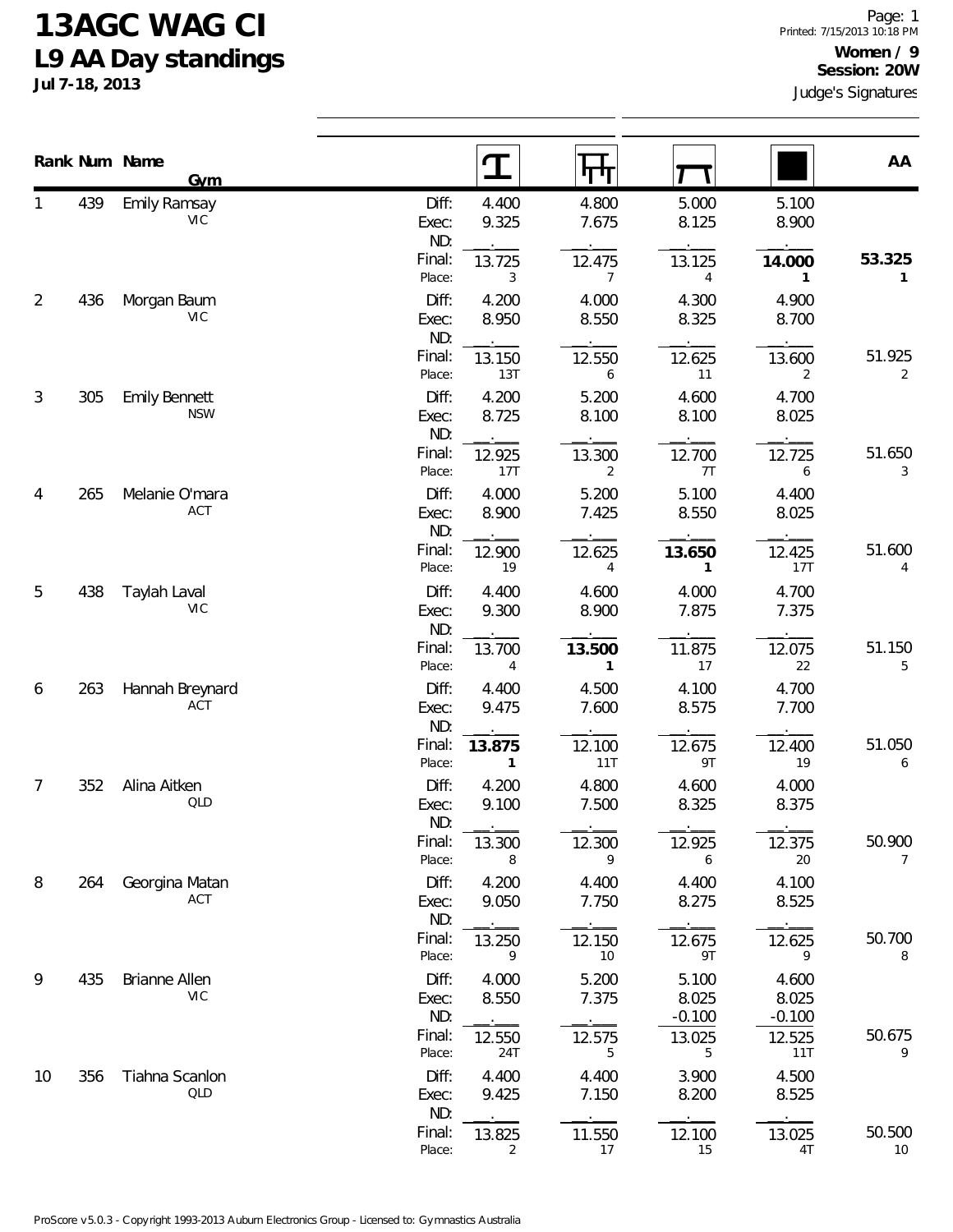## **13AGC WAG CI L9 AA Day standings**

**Jul 7-18, 2013**

|    |     | Rank Num Name    | Gym                           |                       | $\mathbf T$      | पाप            |                            |                            | AA           |
|----|-----|------------------|-------------------------------|-----------------------|------------------|----------------|----------------------------|----------------------------|--------------|
| 11 | 308 |                  | Lauren Thompson<br><b>NSW</b> | Diff:<br>Exec:<br>ND: | 4.200<br>8.800   | 4.800<br>7.125 | 4.700<br>7.125             | 4.800<br>8.225             |              |
|    |     |                  |                               | Final:<br>Place:      | 13.000<br>15T    | 11.925<br>16   | 11.825<br>18               | 13.025<br>$4\mathsf{T}$    | 49.775<br>11 |
| 12 | 353 | Ali Kay          | QLD                           | Diff:<br>Exec:<br>ND: | 4.400<br>8.775   | 5.200<br>6.900 | 4.000<br>7.725             | 4.500<br>8.275<br>$-0.100$ |              |
|    |     |                  |                               | Final:<br>Place:      | 13.175<br>11T    | 12.100<br>11T  | 11.725<br>21               | 12.675<br>7T               | 49.675<br>12 |
| 13 | 358 | Breanna Walker   | QLD                           | Diff:<br>Exec:<br>ND: | 4.200<br>8.950   | 3.900<br>8.150 | 3.700<br>8.050             | 3.800<br>8.725             |              |
|    |     |                  |                               | Final:<br>Place:      | 13.150<br>13T    | 12.050<br>14   | 11.750<br>20               | 12.525<br>11T              | 49.475<br>13 |
| 14 | 355 | Chelsi Mikeska   | QLD                           | Diff:<br>Exec:<br>ND: | 4.400<br>9.150   | 3.000<br>8.300 | 3.500<br>8.400             | 3.900<br>8.625             |              |
|    |     |                  |                               | Final:<br>Place:      | 13.550<br>6      | 11.300<br>19   | 11.900<br>16               | 12.525<br>11T              | 49.275<br>14 |
| 15 | 440 | Karina Schiller  | VIC                           | Diff:<br>Exec:<br>ND: | 4.200<br>8.350   | 2.500<br>8.300 | 5.200<br>7.150             | 4.900<br>8.750<br>$-0.100$ |              |
|    |     |                  |                               | Final:<br>Place:      | 12.550<br>24T    | 10.800<br>23   | 12.350<br>13               | 13.550<br>3                | 49.250<br>15 |
| 16 | 354 | Larissa Lum      | QLD                           | Diff:<br>Exec:<br>ND: | 3.200<br>8.875   | 4.500<br>8.550 | 3.000<br>8.600             | 4.100<br>8.325             |              |
|    |     |                  |                               | Final:<br>Place:      | 12.075<br>$30\,$ | 13.050<br>3    | 11.600<br>22T              | 12.425<br>17T              | 49.150<br>16 |
| 17 | 307 | Katelyn Mills    | <b>NSW</b>                    | Diff:<br>Exec:<br>ND: | 4.400<br>7.800   | 4.700<br>7.650 | 4.800<br>7.900             | 4.400<br>7.425<br>$-0.300$ |              |
|    |     |                  |                               | Final:<br>Place:      | 12.200<br>29     | 12.350<br>8    | 12.700<br>7T               | 11.525<br>30               | 48.775<br>17 |
| 18 | 477 | Alisha Bates     | <b>WA</b>                     | Diff:<br>Exec:<br>ND: | 4.200<br>8.400   | 4.400<br>7.675 | 4.400<br>7.050<br>$-0.100$ | 4.200<br>8.375             |              |
|    |     |                  |                               | Final:<br>Place:      | 12.600<br>23     | 12.075<br>13   | 11.350<br>24               | 12.575<br>10               | 48.600<br>18 |
| 19 | 479 | Rachal Camilleri | <b>WA</b>                     | Diff:<br>Exec:<br>ND: | 4.200<br>8.675   | 3.800<br>6.325 | 5.500<br>8.100             | 5.000<br>6.875             |              |
|    |     |                  |                               | Final:<br>Place:      | 12.875<br>20     | 10.125<br>30   | 13.600<br>2                | 11.875<br>24               | 48.475<br>19 |
| 20 | 480 | Nicole De Vries  | WA                            | Diff:<br>Exec:<br>ND: | 4.600<br>8.575   | 4.800<br>6.550 | 4.400<br>6.725             | 4.600<br>8.075             |              |
|    |     |                  |                               | Final:<br>Place:      | 13.175<br>11T    | 11.350<br>18   | 11.125<br>25               | 12.675<br>7T               | 48.325<br>20 |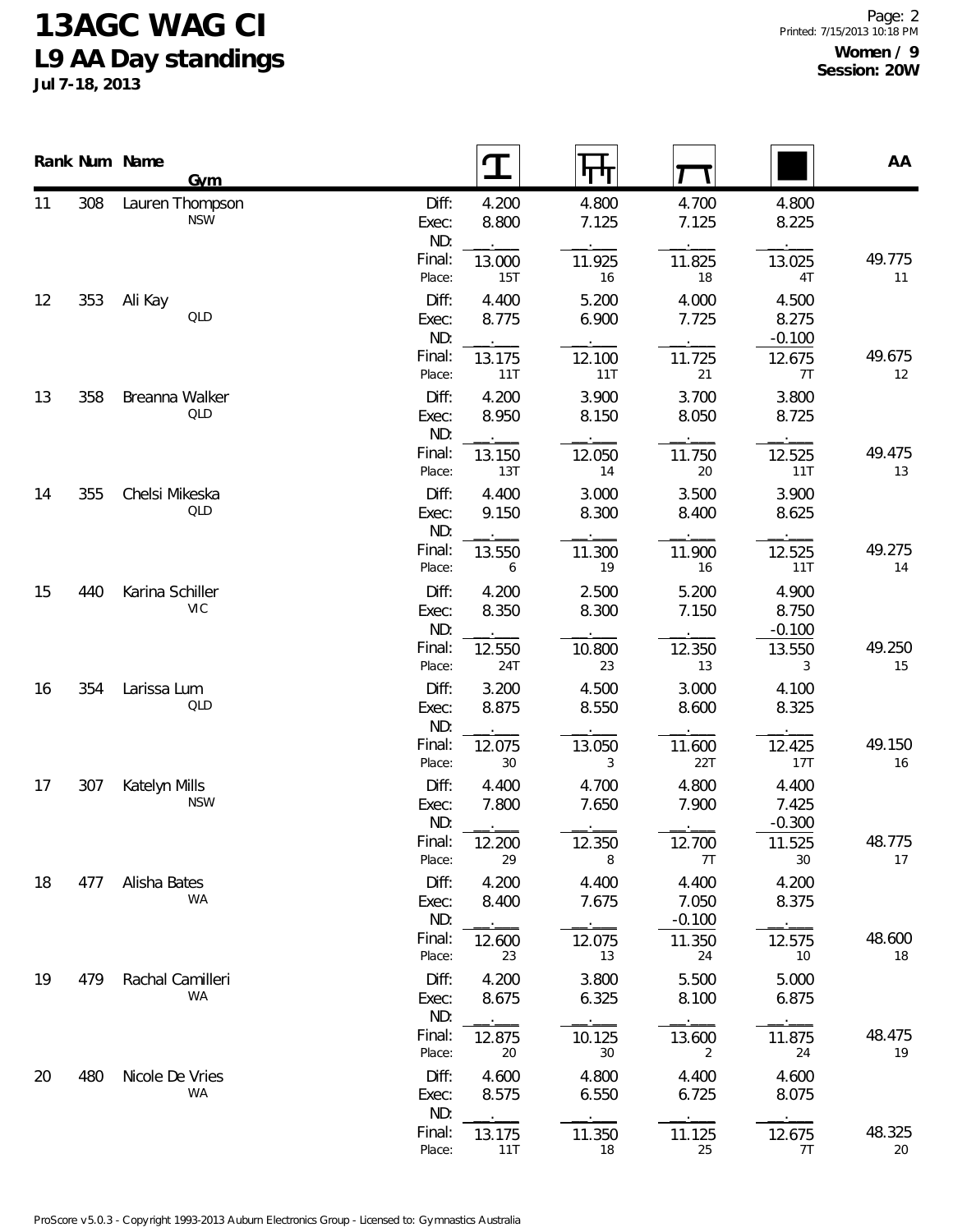## **13AGC WAG CI L9 AA Day standings**

**Jul 7-18, 2013**

|    | Rank Num Name | <b>Gym</b>                      |                       | T              | पा             |                            |                            | AA           |
|----|---------------|---------------------------------|-----------------------|----------------|----------------|----------------------------|----------------------------|--------------|
| 21 | 310           | Olivia Tripi<br><b>NSW</b>      | Diff:<br>Exec:<br>ND: | 4.600<br>9.025 | 3.600<br>8.375 | 4.200<br>6.000             | 4.500<br>8.000             |              |
|    |               |                                 | Final:<br>Place:      | 13.625<br>5    | 11.975<br>15   | 10.200<br>30               | 12.500<br>14T              | 48.300<br>21 |
| 22 | 478           | Olivia Brown<br>WA              | Diff:<br>Exec:<br>ND: | 4.400<br>7.875 | 3.800<br>6.225 | 5.700<br>7.900<br>$-0.100$ | 4.300<br>8.150             |              |
|    |               |                                 | Final:<br>Place:      | 12.275<br>28   | 10.025<br>31   | 13.500<br>3                | 12.450<br>16               | 48.250<br>22 |
| 23 | 309           | Philippa Tockuss<br><b>NSW</b>  | Diff:<br>Exec:<br>ND: | 4.200<br>9.000 | 3.000<br>6.825 | 4.700<br>7.700             | 4.200<br>8.300             |              |
|    |               |                                 | Final:<br>Place:      | 13.200<br>10   | 9.825<br>32    | 12.400<br>12               | 12.500<br>14T              | 47.925<br>23 |
| 24 | 359           | Hannah Cottle<br>QLD            | Diff:<br>Exec:<br>ND: | 4.200<br>8.200 | 2.900<br>8.225 | 3.000<br>8.600             | 4.200<br>8.100             |              |
|    |               |                                 | Final:<br>Place:      | 12.400<br>27   | 11.125<br>21T  | 11.600<br>22T              | 12.300<br>21               | 47.425<br>24 |
| 25 | 357           | Lauren Tam<br><b>QLD</b>        | Diff:<br>Exec:<br>ND: | 4.200<br>8.800 | 3.400<br>6.925 | 3.300<br>8.825             | 3.600<br>8.100             |              |
|    |               |                                 | Final:<br>Place:      | 13.000<br>15T  | 10.325<br>25T  | 12.125<br>14               | 11.700<br>27               | 47.150<br>25 |
| 26 | 311           | Piper Weeding<br><b>NSW</b>     | Diff:<br>Exec:<br>ND: | 4.200<br>8.725 | 3.900<br>7.225 | 3.900<br>7.025             | 4.500<br>7.325             |              |
|    |               |                                 | Final:<br>Place:      | 12.925<br>17T  | 11.125<br>21T  | 10.925<br>26               | 11.825<br>25               | 46.800<br>26 |
| 27 | 351           | Emma Adamson<br><b>QLD</b>      | Diff:<br>Exec:<br>ND: | 4.200<br>9.175 | 2.700<br>7.700 | 3.300<br>8.500             | 4.100<br>7.000             |              |
|    |               |                                 | Final:<br>Place:      | 13.375<br>7    | 10.400<br>24   | 11.800<br>19               | 11.100<br>31               | 46.675<br>27 |
| 28 | 306           | Katalin Eglesz<br><b>NSW</b>    | Diff:<br>Exec:<br>ND: | 4.200<br>8.600 | 4.700<br>5.625 | 4.500<br>6.250             | 4.300<br>7.275             |              |
|    |               |                                 | Final:<br>Place:      | 12.800<br>21   | 10.325<br>25T  | 10.750<br>29               | 11.575<br>29               | 45.450<br>28 |
| 29 | 481           | Molly Mahoney<br>WA             | Diff:<br>Exec:<br>ND: | 4.200<br>8.325 | 4.100<br>6.225 | 4.300<br>6.575             | 3.900<br>7.725             |              |
|    |               |                                 | Final:<br>Place:      | 12.525<br>26   | 10.325<br>25T  | 10.875<br>27T              | 11.625<br>28               | 45.350<br>29 |
| 30 | 437           | Jessica Bottomley<br><b>VIC</b> | Diff:<br>Exec:<br>ND: | 2.400<br>8.700 | 4.200<br>7.025 | 4.400<br>6.475             | 4.200<br>7.950<br>$-0.100$ |              |
|    |               |                                 | Final:<br>Place:      | 11.100<br>32   | 11.225<br>20   | 10.875<br>27T              | 12.050<br>23               | 45.250<br>30 |